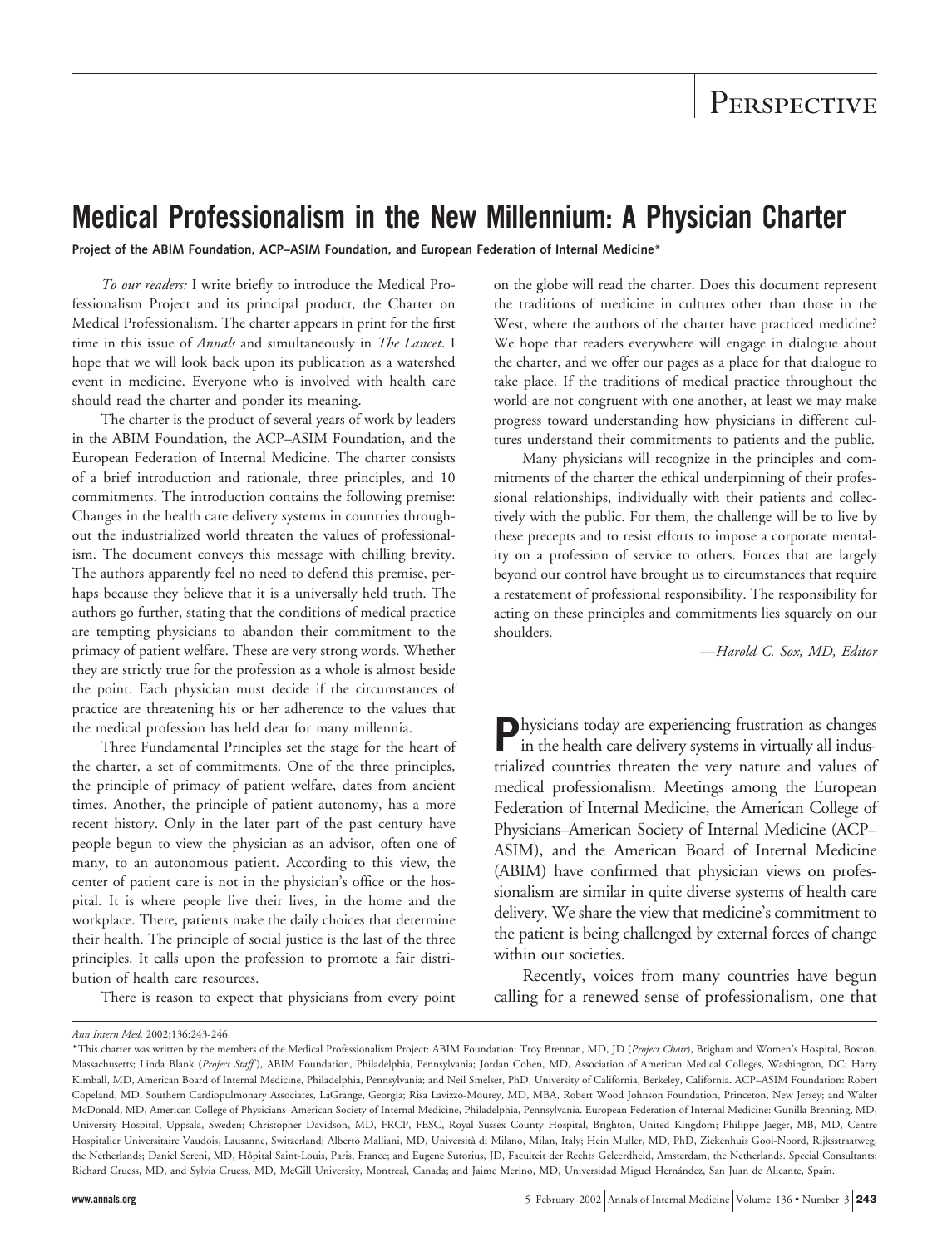is activist in reforming health care systems. Responding to this challenge, the European Federation of Internal Medicine, the ACP–ASIM Foundation, and the ABIM Foundation combined efforts to launch the Medical Professionalism Project (www.professionalism.org) in late 1999. These three organizations designated members to develop a "charter" to encompass a set of principles to which all medical professionals can and should aspire. The charter supports physicians' efforts to ensure that the health care systems and the physicians working within them remain committed both to patient welfare and to the basic tenets of social justice. Moreover, the charter is intended to be applicable to different cultures and political systems.

#### **PREAMBLE**

*Professionalism is the basis of medicine's contract with society.* It demands placing the interests of patients above those of the physician, setting and maintaining standards of competence and integrity, and providing expert advice to society on matters of health. The principles and responsibilities of medical professionalism must be clearly understood by both the profession and society. Essential to this contract is public trust in physicians, which depends on the integrity of both individual physicians and the whole profession.

At present, the medical profession is confronted by an explosion of technology, changing market forces, problems in health care delivery, bioterrorism, and globalization. As a result, physicians find it increasingly difficult to meet their responsibilities to patients and society. In these circumstances, reaffirming the fundamental and universal principles and values of medical professionalism, which remain ideals to be pursued by all physicians, becomes all the more important.

The medical profession everywhere is embedded in diverse cultures and national traditions, but its members share the role of healer, which has roots extending back to Hippocrates. Indeed, the medical profession must contend with complicated political, legal, and market forces. Moreover, there are wide variations in medical delivery and practice through which any general principles may be expressed in both complex and subtle ways. Despite these differences, common themes emerge and form the basis of this charter in the form of three fundamental principles and as a set of definitive professional responsibilities.

### **FUNDAMENTAL PRINCIPLES**

*Principle of primacy of patient welfare.* This principle is based on a dedication to serving the interest of the patient. Altruism contributes to the trust that is central to the physician–patient relationship. Market forces, societal pressures, and administrative exigencies must not compromise this principle.

*Principle of patient autonomy.* Physicians must have respect for patient autonomy. Physicians must be honest with their patients and empower them to make informed decisions about their treatment. Patients' decisions about their care must be paramount, as long as those decisions are in keeping with ethical practice and do not lead to demands for inappropriate care.

*Principle of social justice.* The medical profession must promote justice in the health care system, including the fair distribution of health care resources. Physicians should work actively to eliminate discrimination in health care, whether based on race, gender, socioeconomic status, ethnicity, religion, or any other social category.

## **A SET OF PROFESSIONAL RESPONSIBILITIES**

*Commitment to professional competence.* Physicians must be committed to lifelong learning and be responsible for maintaining the medical knowledge and clinical and team skills necessary for the provision of quality care. More broadly, the profession as a whole must strive to see that all of its members are competent and must ensure that appropriate mechanisms are available for physicians to accomplish this goal.

*Commitment to honesty with patients.* Physicians must ensure that patients are completely and honestly informed before the patient has consented to treatment and after treatment has occurred. This expectation does not mean that patients should be involved in every minute decision about medical care; rather, they must be empowered to decide on the course of therapy. Physicians should also acknowledge that in health care, medical errors that injure patients do sometimes occur. Whenever patients are injured as a consequence of medical care, patients should be informed promptly because failure to do so seriously compromises patient and societal trust. Reporting and analyzing medical mistakes provide the basis for appropriate prevention and im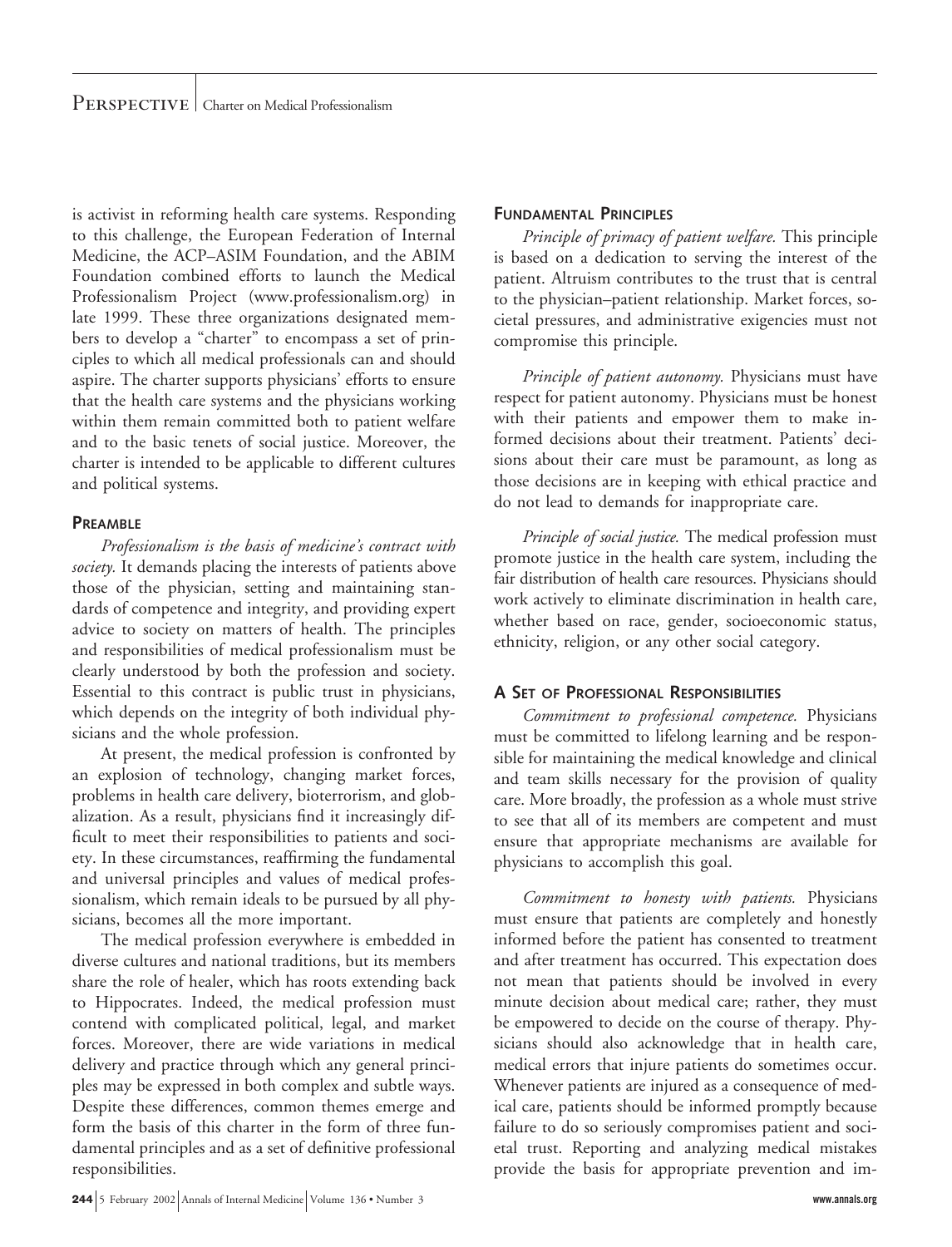provement strategies and for appropriate compensation to injured parties.

*Commitment to patient confidentiality.* Earning the trust and confidence of patients requires that appropriate confidentiality safeguards be applied to disclosure of patient information. This commitment extends to discussions with persons acting on a patient's behalf when obtaining the patient's own consent is not feasible. Fulfilling the commitment to confidentiality is more pressing now than ever before, given the widespread use of electronic information systems for compiling patient data and an increasing availability of genetic information. Physicians recognize, however, that their commitment to patient confidentiality must occasionally yield to overriding considerations in the public interest (for example, when patients endanger others).

*Commitment to maintaining appropriate relations with patients.* Given the inherent vulnerability and dependency of patients, certain relationships between physicians and patients must be avoided. In particular, physicians should never exploit patients for any sexual advantage, personal financial gain, or other private purpose.

*Commitment to improving quality of care.* Physicians must be dedicated to continuous improvement in the quality of health care. This commitment entails not only maintaining clinical competence but also working collaboratively with other professionals to reduce medical error, increase patient safety, minimize overuse of health care resources, and optimize the outcomes of care. Physicians must actively participate in the development of better measures of quality of care and the application of quality measures to assess routinely the performance of all individuals, institutions, and systems responsible for health care delivery. Physicians, both individually and through their professional associations, must take responsibility for assisting in the creation and implementation of mechanisms designed to encourage continuous improvement in the quality of care.

*Commitment to improving access to care.* Medical professionalism demands that the objective of all health care systems be the availability of a uniform and adequate standard of care. Physicians must individually and collectively strive to reduce barriers to equitable health care. Within each system, the physician should work to eliminate barriers to access based on education, laws, finances, geography, and social discrimination. A commitment to equity entails the promotion of public health and preventive medicine, as well as public advocacy on the part of each physician, without concern for the self-interest of the physician or the profession.

*Commitment to a just distribution of finite resources.* While meeting the needs of individual patients, physicians are required to provide health care that is based on the wise and cost-effective management of limited clinical resources. They should be committed to working with other physicians, hospitals, and payers to develop guidelines for cost-effective care. The physician's professional responsibility for appropriate allocation of resources requires scrupulous avoidance of superfluous tests and procedures. The provision of unnecessary services not only exposes one's patients to avoidable harm and expense but also diminishes the resources available for others.

*Commitment to scientific knowledge.* Much of medicine's contract with society is based on the integrity and appropriate use of scientific knowledge and technology. Physicians have a duty to uphold scientific standards, to promote research, and to create new knowledge and ensure its appropriate use. The profession is responsible for the integrity of this knowledge, which is based on scientific evidence and physician experience.

*Commitment to maintaining trust by managing conflicts of interest.* Medical professionals and their organizations have many opportunities to compromise their professional responsibilities by pursuing private gain or personal advantage. Such compromises are especially threatening in the pursuit of personal or organizational interactions with for-profit industries, including medical equipment manufacturers, insurance companies, and pharmaceutical firms. Physicians have an obligation to recognize, disclose to the general public, and deal with conflicts of interest that arise in the course of their professional duties and activities. Relationships between industry and opinion leaders should be disclosed, especially when the latter determine the criteria for conducting and reporting clinical trials, writing editorials or therapeutic guidelines, or serving as editors of scientific journals.